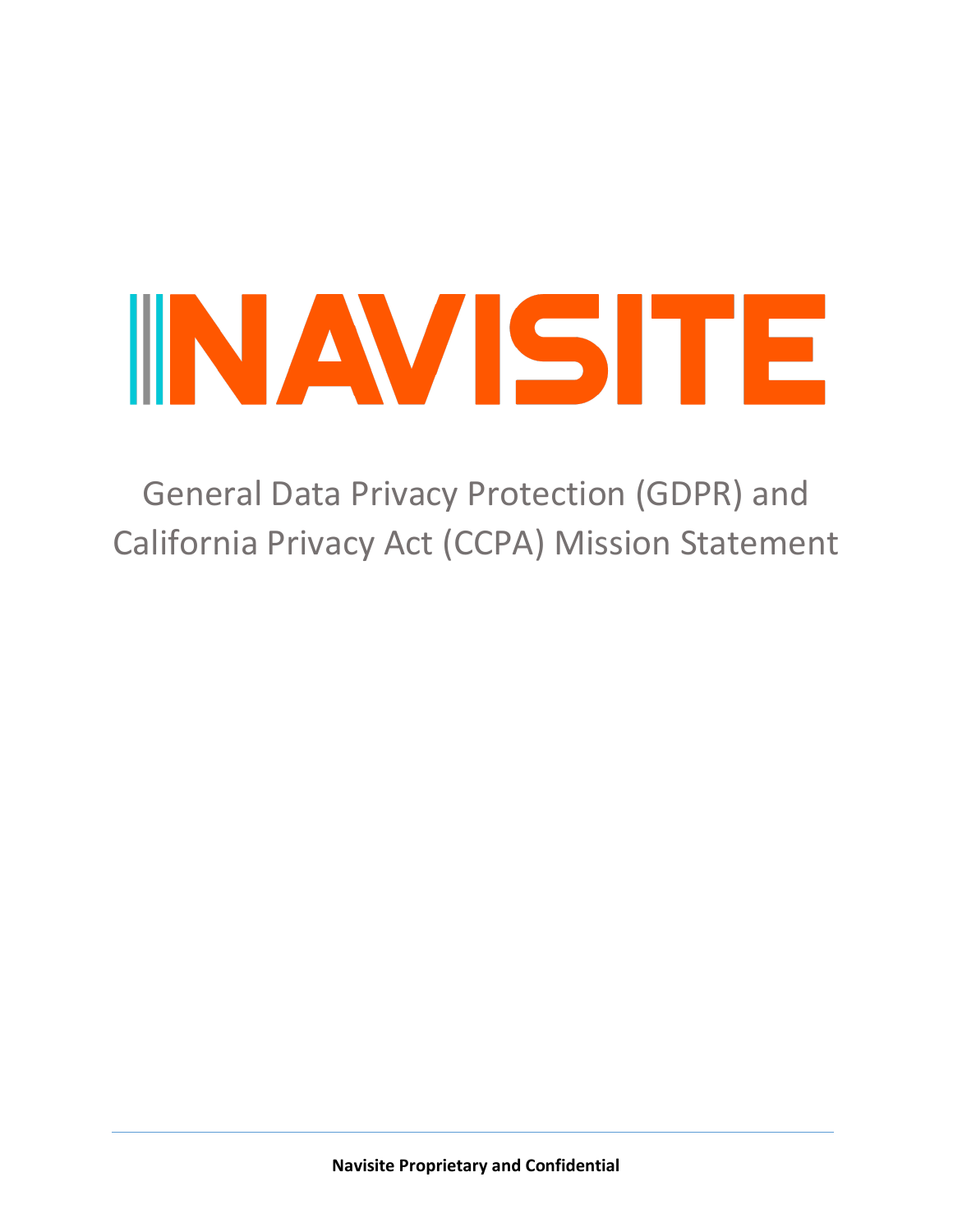# **1. Introduction**

The EU General Data Protection Regulation ("**GDPR**") came into force on 25 May 2018. The Regulation aims to standardize data protection laws and processing across the EU, giving people greater rights to access and control their personal information.

In addition, you are probably already familiar with the California Consumer Privacy Act (''**CCPA'')**, which requires covered businesses (like most of our customers) to provide California residents substantially increased notice, access and control of their personal information.

For an overview of **GDPR** and **CCPA**, please see the following resources:

# [CCPA Fact Sheet](https://oag.ca.gov/system/files/attachments/press_releases/CCPA%20Fact%20Sheet%20%2800000002%29.pdf)

# Unite[d Kingdom's Information Commissioners Office](https://ico.org.uk/for-organisations/guide-to-data-protection/guide-to-the-general-data-protection-regulation-gdpr/)

The intent of this privacy brief is to provide an update regarding Navisite's current posture on certain aspects of the privacy laws as they apply to Navisite and the services we provide to you.

# **2. Our Commitment**

Navisite is committed to conducting its business in accordance with applicable data privacy laws and regulations and in line with the highest standard of ethical conduct to ensure protection of individuals' and customers' information. Data **Confidentiality**, **Integrity** and **Availability** are our founding values.

We have always had a robust and effective data protection program in place, which complies with existing laws and abides by the data protection principles. To that end, we have updated and expanded our program to meet the demands of **GDPR** and **CCPA**.

# **3. Our Mission**

Navisite's compliance and privacy mission is to establish a worldwide baseline standard for processing and protecting Personal Data by all Navisite Entities.

Navisite (as a processor/service provider) believes that a strong partnership with our clients (as controllers/"businesses") is an important part of the compliance relationship process. Navisite believes in being transparent with our clients as to our information security and data privacy practices.

Since Navisite is not a public authority or body, we do not collect special category data, which includes:

- Data related to racial or ethnic origin,
- Data related to political opinions,
- Data related to religious or philosophical beliefs,
- Data related to trade union membership,
- Genetic data,
- Biometric data (where used for identification purposes),
- Data concerning health,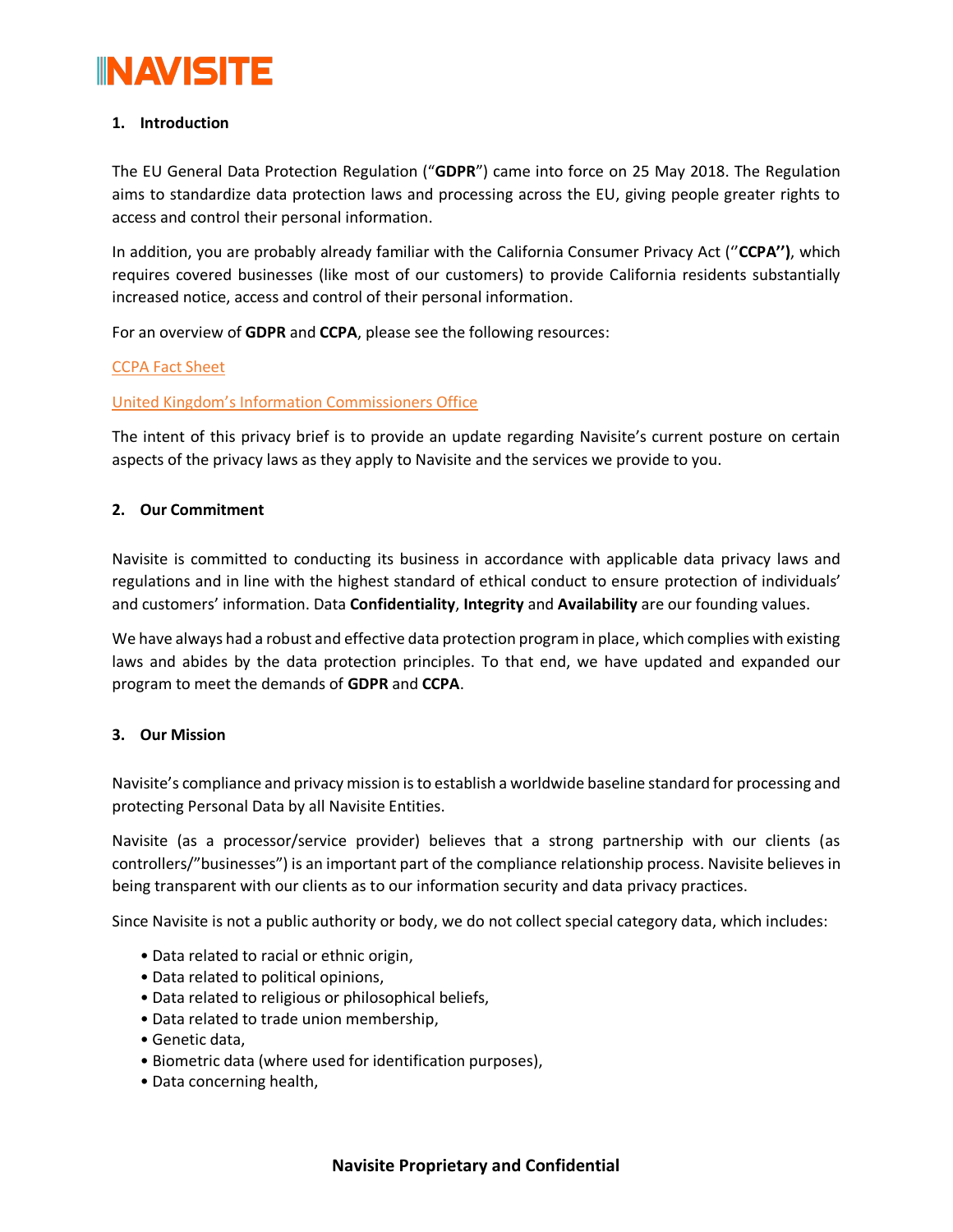- Data concerning a person's sex life, and
- Data concerning a person's sexual orientation.

# **4. How We Prepared for GDPR and CCPA**

Navisite already has a consistent level of data protection and security across our organization. To meet GDPR and CCPA, we have introduced measures to ensure compliance:

- **Information Audit:** We have carried out a company-wide information audit to identify and assess what personal information we hold, where it comes from, how and why it is processed, and if and to whom it is disclosed.
- **Documented Policies and Procedures:** We have revised data protection policies and procedures to meet the requirements and standards for GDPR and CCPA.
- **Privacy Policy/Notice:** We have revised our Privacy Notice(s) to comply with the GDPR, ensuring that all individuals whose personal information we process have been informed of why we need it, how it is used, what their rights are, who the information is disclosed to, and what safeguarding measures are in place to protect their information.
- **Obtaining Consent:** We have reviewed our consent mechanisms for obtaining personal data, ensuring that individuals understand what they are providing, and why and how we use it. We have also provided clear, defined ways for them to consent to us how we process their information.
- **Direct Marketing:** We have revised the wording and processes for direct marketing, including adding clear opt-in mechanisms for marketing subscriptions, a clear notice and method for opting out, and unsubscribe features on all subsequent marketing materials.
- **Data Protection Impact Assessments (DPIA):** Where we process personal information that is considered high risk, we have developed stringent procedures for carrying out impact assessments that comply fully with the GDPR's Article 35 requirements. We have implemented documentation processes that record each assessment, allow us to rate the risk posed by the processing activity, and implement mitigating measures to reduce the risk posed to the data subject(s).
- **Processor Agreements**: Where we use any third-party to process personal information on our behalf (i.e., Payroll, Recruitment, Hosting, etc.), we have drafted compliant Processor Agreements and due diligence procedures for ensuring that they meet and understand their/our GDPR obligations.

# **5. Information Security and Technical Measures**

Navisite's compliance program follows a process approach to ensure we demonstrate compliance with regulation and provide our customers assurances in relation to how we handle their personal data.

Navisite is in the process of building its information security (ISO/IEC 27002) and risk management (ISO/IEC 31000) frameworks to protect personal information from unauthorized access, alteration, disclosure or destruction.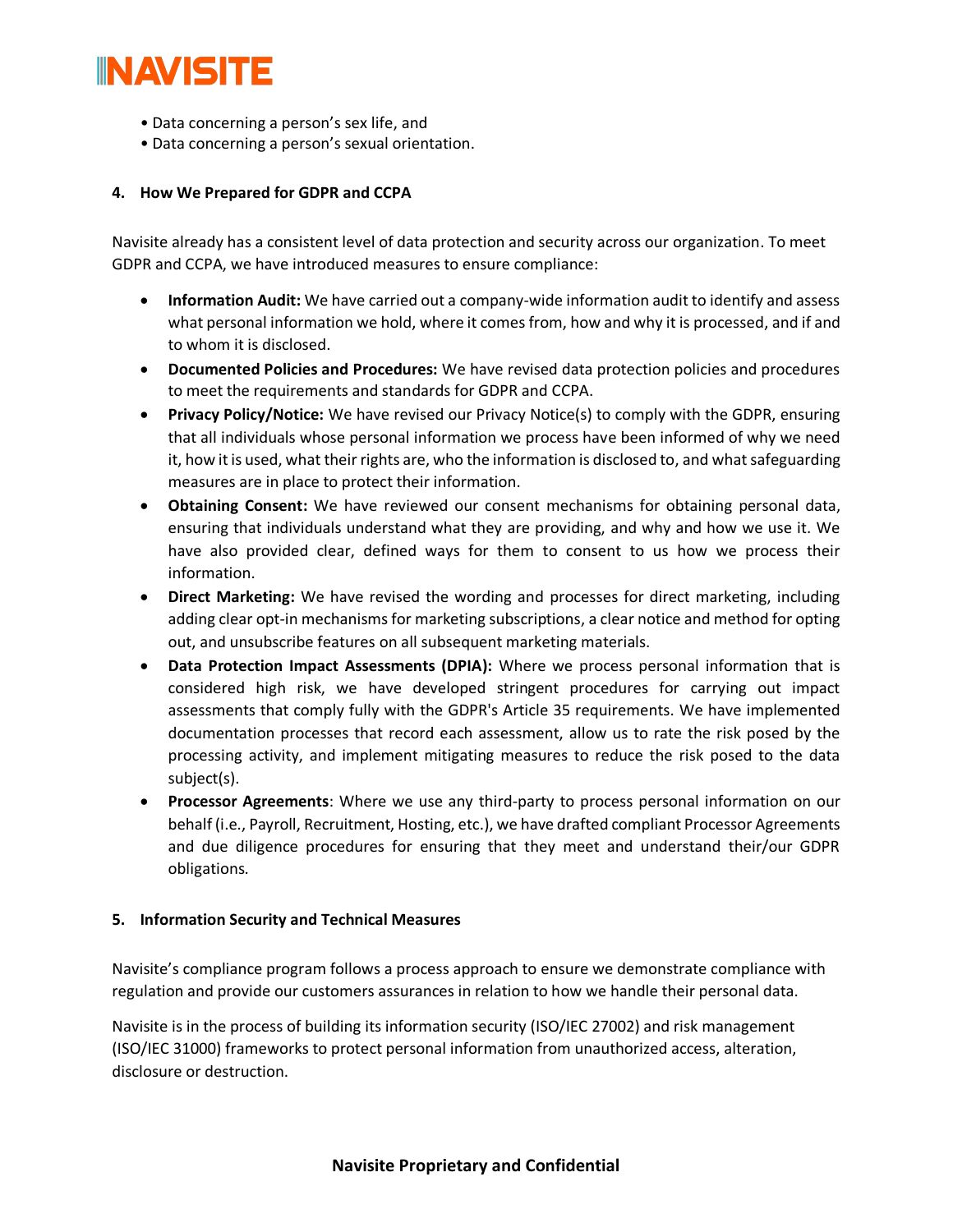# **6. Data Subject Rights**

In addition to the policies and procedures mentioned above that ensure individuals can enforce their data protection rights, we provide easy to access information via **our website** of an individual's right to access any personal information that Navisite processes about them and to request information about:

- What personal data we hold about them.
- The purposes of the processing.
- The categories of personal data concerned.
- The recipients to whom the personal data has/will be disclosed.
- How long we intend to store their personal data.
- If we did not collect the data directly from them, information about the source.
- The right to have incomplete or inaccurate data about them corrected or completed, and the process for requesting this.
- The right to request the erasure of personal data (*where applicable*) or to restrict processing in accordance with data protection laws, as well as to object to any direct marketing from us and to be informed about any automated decision-making that we use.
- The right to lodge a complaint or seek judicial remedy and who to contact in such instances.

# **7. Roles and Responsibilities**

Navisite has a designated data privacy team to develop and implement our roadmap for complying with the data protection Regulation. The team is responsible for promoting awareness of the GDPR/data privacy law across the organization; assessing our compliance; identifying any gap areas; and implementing the new policies, procedures and measures.

Navisite also understands that continuous employee education is key to the continued compliance of the GDPR and has involved our employees in our preparation plans.

If you have any questions about our GDPR/data privacy compliance policies, please contact: [Privacy@Navisite.com.](mailto:Privacy@Navisite.com)

# **8. Removing or Updating Your Information, or Changing Your Preferences**

Please contact your Navisite customer success representative, or the Navisite data privacy team at the address or email below, if you:

- Would like your personal data removed.
- Prefer not to receive information from us.
- Have questions regarding our Privacy Policy, the accuracy of your personal information or the use of the information collected.

You can contact us by mail or email.